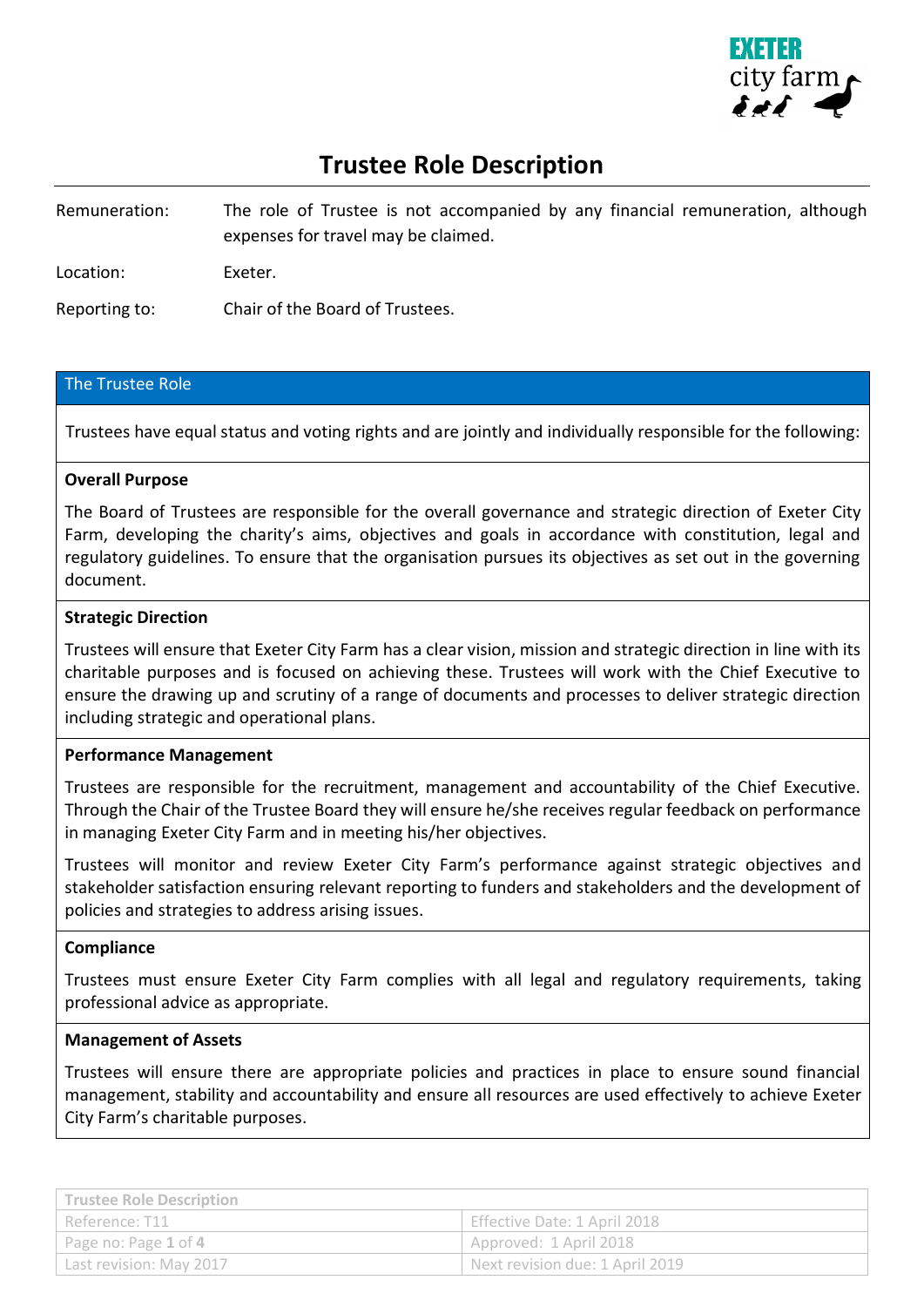

Trustees will ensure that major risks are regularly identified and reviewed and that systems are in place to mitigate or minimise these risks.

Trustees will ensure that intangible assets such as organisational knowledge and expertise, intellectual property, Exeter City Farm's brand, good name and reputation are recognised, used and safeguarded.

# **Good Governance**

Trustees will ensure highest possible standards of governance, regularly reviewing governance structures, policies and practices relating to the operation of the Board, members, subcommittees and responsibilities of staff.

The Trustees will ensure it reviews the Board's own practices and performance regularly and takes active steps to address development issues.

# **Contribute Knowledge and Expertise**

Trustees will contribute specific knowledge and expertise to help the Board reach decisions. They will help source further expertise and support the Board to reach collective decisions utilising a range of information.

# Shared Responsibilities

- 1. Carry out other duties and activities as may reasonably be required in order to support Exeter City Farm in achieving shared goals.
- 2. Carry out the responsibilities of this role in a resource efficient manner.
- 3. Adhere to Exeter City Farm's policies and practices, and actively support and promote Exeter City Farm's vision, mission and objectives.

## Person Specification

Essential elements should be demonstrated before appointment and maintained in post. Desirable elements should be developed and maintained once in post as needed.

| Experience, knowledge, skills and attributes                                       | <b>Essential</b> | <b>Desirable</b> |
|------------------------------------------------------------------------------------|------------------|------------------|
| Commitment and enthusiasm to the work of Exeter City Farm.                         | х                |                  |
| Commitment to devoting the necessary time and attention to the role of<br>Trustee. |                  |                  |
| Ability to think strategically and to focus on the whole picture.                  | x                |                  |
| Ability to analyse and evaluate management information and other evidence.         |                  |                  |
| Ability to make and express sound independent judgements.                          | x                |                  |

| <b>Trustee Role Description</b> |                                 |
|---------------------------------|---------------------------------|
| 'Reference: T11                 | Effective Date: 1 April 2018    |
| Page no: Page 2 of 4            | Approved: 1 April 2018          |
| Last revision: May 2017         | Next revision due: 1 April 2019 |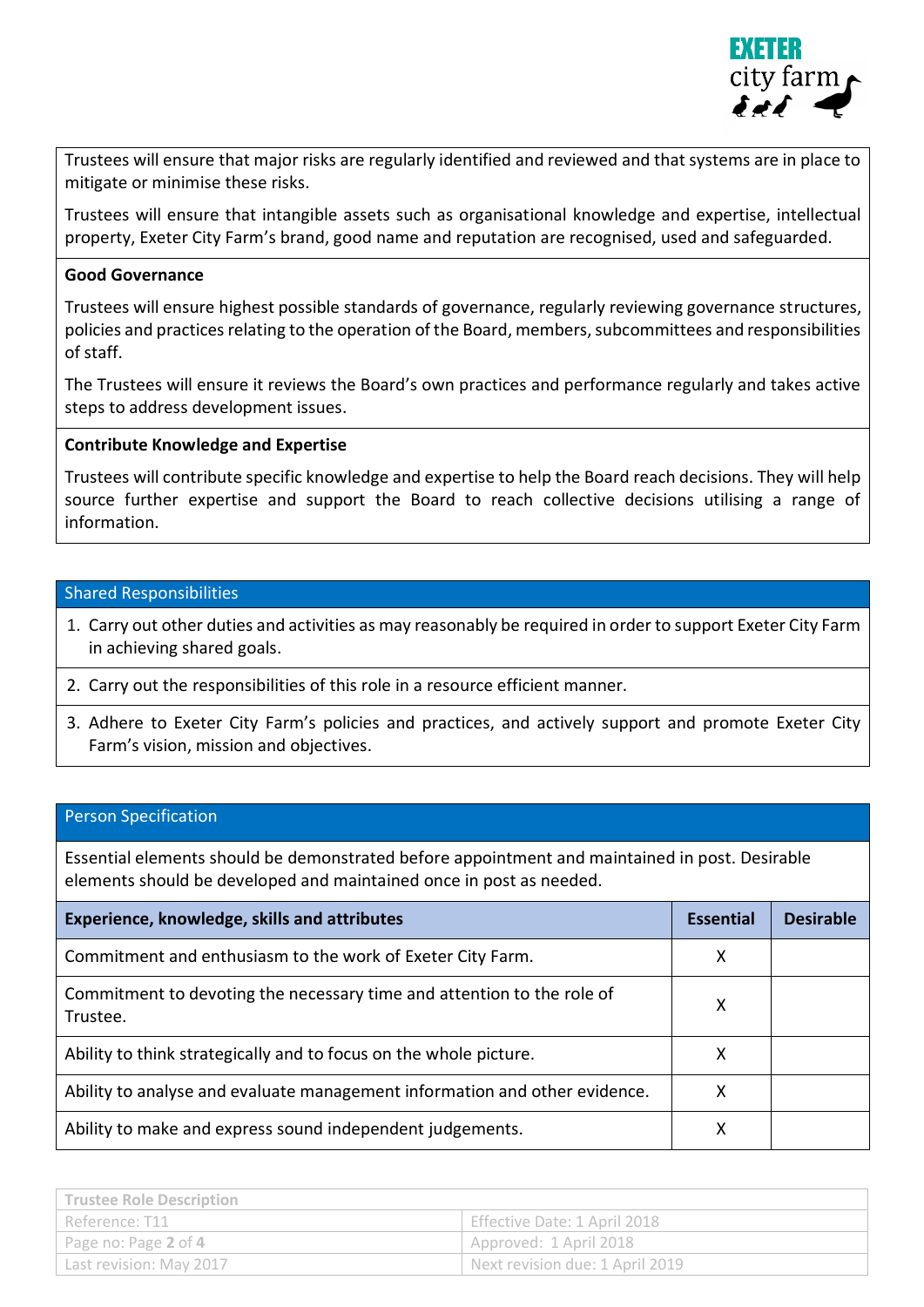

| Ability to work effectively in a group, to form positive and productive<br>relationships with fellow Board members, the Chief Executive, staff team and<br>partners.                                                                                                                                                                                                                                                     | X                |                  |
|--------------------------------------------------------------------------------------------------------------------------------------------------------------------------------------------------------------------------------------------------------------------------------------------------------------------------------------------------------------------------------------------------------------------------|------------------|------------------|
| <b>Experience, knowledge, skills and attributes</b>                                                                                                                                                                                                                                                                                                                                                                      | <b>Essential</b> | <b>Desirable</b> |
| Ability to communicate clearly and sensitively and to take an active part in<br>discussions.                                                                                                                                                                                                                                                                                                                             | X                |                  |
| Ability to think creatively.                                                                                                                                                                                                                                                                                                                                                                                             | X                |                  |
| Willingness to express opinions in a reasoned way, while also listening to the<br>views of others.                                                                                                                                                                                                                                                                                                                       | X                |                  |
| Ability to challenge constructively and ask questions appropriately.                                                                                                                                                                                                                                                                                                                                                     | X                |                  |
| Adherence to the principles of selflessness, integrity, accountability, openness,<br>honesty and leadership.                                                                                                                                                                                                                                                                                                             | X                |                  |
| Willingness to listen and learn.                                                                                                                                                                                                                                                                                                                                                                                         | X                |                  |
| Willingness to make and stand by collective decisions, including those which<br>may be unpopular.                                                                                                                                                                                                                                                                                                                        | X                |                  |
| Ability to manage difficult and/or challenging situations.                                                                                                                                                                                                                                                                                                                                                               | X                |                  |
| Understanding of the role of a Trustee including legal responsibilities.                                                                                                                                                                                                                                                                                                                                                 | X                |                  |
| Commitment to being an active part of an environment that promotes equality<br>of opportunity whilst recognising and valuing diversity.                                                                                                                                                                                                                                                                                  | X                |                  |
| Ability to maintain confidentiality and handle sensitive information effectively.                                                                                                                                                                                                                                                                                                                                        | X                |                  |
| Desirable skills and experience in at least one of the areas below:                                                                                                                                                                                                                                                                                                                                                      |                  |                  |
| Trustees responsibilities (e.g. finance, human resources, legal, strategic<br>development, management, fundraising, marketing etc.)                                                                                                                                                                                                                                                                                      |                  | X                |
| Specific areas of the organisation's work (e.g. horticulture, farming and animal<br>care, environment, social inclusion, community work, project development,<br>education and training, volunteering etc.)                                                                                                                                                                                                              |                  | X                |
| That which comes from being part of and able to represent to wider interests<br>of a particular group with whom Exeter City Farm works (e.g. older people,<br>young people, children and families, people with learning difficulties and<br>disabilities, refugees, minority ethnic communities, people with physical<br>disabilities, people with mental health needs, socially isolated, long term<br>unemployed etc.) |                  | X                |
| Knowledge of legal and charity commission requirements of charities.                                                                                                                                                                                                                                                                                                                                                     |                  | X                |

| <b>Trustee Role Description</b>      |                                 |
|--------------------------------------|---------------------------------|
| I Reference: T11                     | Effective Date: 1 April 2018    |
| Page no: Page 3 of 4                 | Approved: 1 April 2018          |
| <sup>1</sup> Last revision: May 2017 | Next revision due: 1 April 2019 |